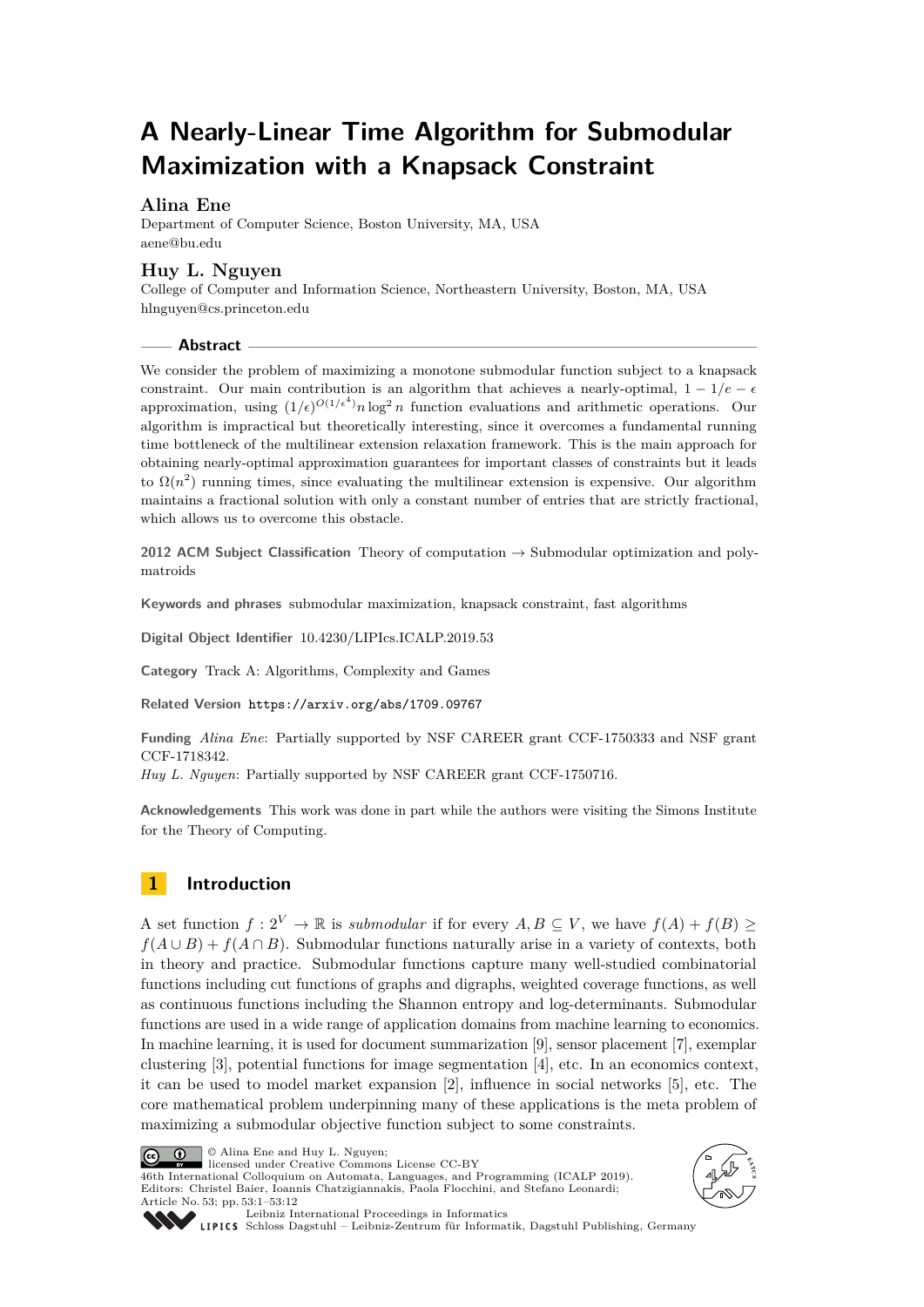#### **53:2 Fast Submodular Maximization with a Knapsack Constraint**

A common approach to submodular maximization is a two-step framework based on the multilinear extension *F* of *f*, a continuous function that extends *f* to the domain  $[0, 1]^{V}$ . The program first (1) maximizes  $F(x)$  subject to a continuous relaxation of the constraint and then  $(2)$  rounds the solution  $x$  to an integral vector satisfying the constraint. This paradigm has been very successful and it has led to the current best approximation algorithms for a wide variety of constraints including cardinality constraints, knapsack constraints, matroid constraints, etc. One downside with this approach is that in general, evaluating the multilinear extension is expensive and it is usually approximately evaluated. To achieve the desirable approximation guarantees, the evaluation error needs to be very small and in a lot of cases, the error needs to be  $O(n^{-1})$  times the function value. Thus, even an efficient algorithm with  $O(n)$  queries to the multilinear extension would require  $\Omega(n^2)$  running time.

In this work, we develop a new algorithm that achieves  $1 - 1/e - \epsilon$  approximation for maximizing a monotone submodular function subject to a knapsack constraint. The basic approach is still based on the multilinear extension but the algorithm ensures that the number of fractional coordinates is constant, which allows evaluating the multilinear extension exactly in constant number of queries to the original function. This approach allows us to bypass the obstructions discussed above and get nearly linear running time.

▶ **Theorem 1.** *There is an algorithm for maximizing a monotone submodular function subject to a knapsack constraint that achieves a*  $1 - 1/e - \epsilon$  *approximation using*  $(1/\epsilon)^{O(1/\epsilon^4)} n \log n$ *function evaluations and*  $(1/\epsilon)^{O(1/\epsilon^4)} n \log^2 n$  *arithmetic operations.* 

For simplicity, when stating running times, we assume that each call to the value oracle of *f* takes constant time, since for the algorithms discussed the number of evaluations dominates the running time up to logarithmic factors. Previously, Wolsey [\[11\]](#page-11-3) gives an algorithm with a  $1 - 1/e^{\beta} \approx 0.35$  approximation, where  $\beta$  is the unique root of the equation  $e^x = 2 - x$ . Building on the work of Khuller *et al.* for the maximum *k*-coverage problem [\[6\]](#page-10-4), Sviridenko [\[10\]](#page-11-4) gives an algorithm with a  $1 - 1/e$  approximation that runs in  $O(n^5)$  time. Badanidiyuru and Vondrak [\[1\]](#page-10-5) give an algorithm with a  $1 - 1/e - \epsilon$  approximation running in  $n^2(\log n/\epsilon)^{O(1/\epsilon^8)}$  time. Our work builds on [\[1\]](#page-10-5) and we discuss the relationship between the two algorithms in more detail in Section [1.1.](#page-2-0)

Kulik *et al.* [\[8\]](#page-11-5) obtain a  $1 - 1/e - \epsilon$  approximation for *d* knapsack constraints in time  $\Omega(n^{d/\epsilon^4})$  that comes from enumerating over  $d/\epsilon^4$  items. The techniques in this paper could likely be extended to obtain an algorithm for the continuous problem of maximizing the multilinear extension subject to *d* knapsack constraints, with a running time that is exponential in *d* and nearly-linear in *n*. We leave it as an open problem whether the rounding can also be extended to multiple knapsack constraints.

**Remark on the algorithm of [\[1\]](#page-10-5).** We note that there are some technical issues in the algorithm proposed in [\[1\]](#page-10-5) for a knapsack constraint. The main issue, which was pointed out by Yoshida [\[12\]](#page-11-6), arises in the partitioning of the items into large and small items: an item *e* is small if it has value  $f({e}) \leq e^6 f(OPT)$  and cost  $c_e \leq e^4$ , and it is large otherwise. The algorithm enumerates the marginal values of the large items and thus the set of large items was intended to be of size  $poly(1/\epsilon)$ . But this may not be true in general, as there could be many items in OPT with singleton value greater than  $\epsilon^6 f(\text{OPT})$ . On the other hand, the assumption that the small items have small singleton values is crucial to ensuring that the algorithm obtains a good value from the small items. Another issue arises in the rounding algorithm. The fractional solution is rounded using a rounding algorithm for a partition matroid that treats the parts independently. But in this setting an item participates in several parts and we need to ensure that it is not selected more than once.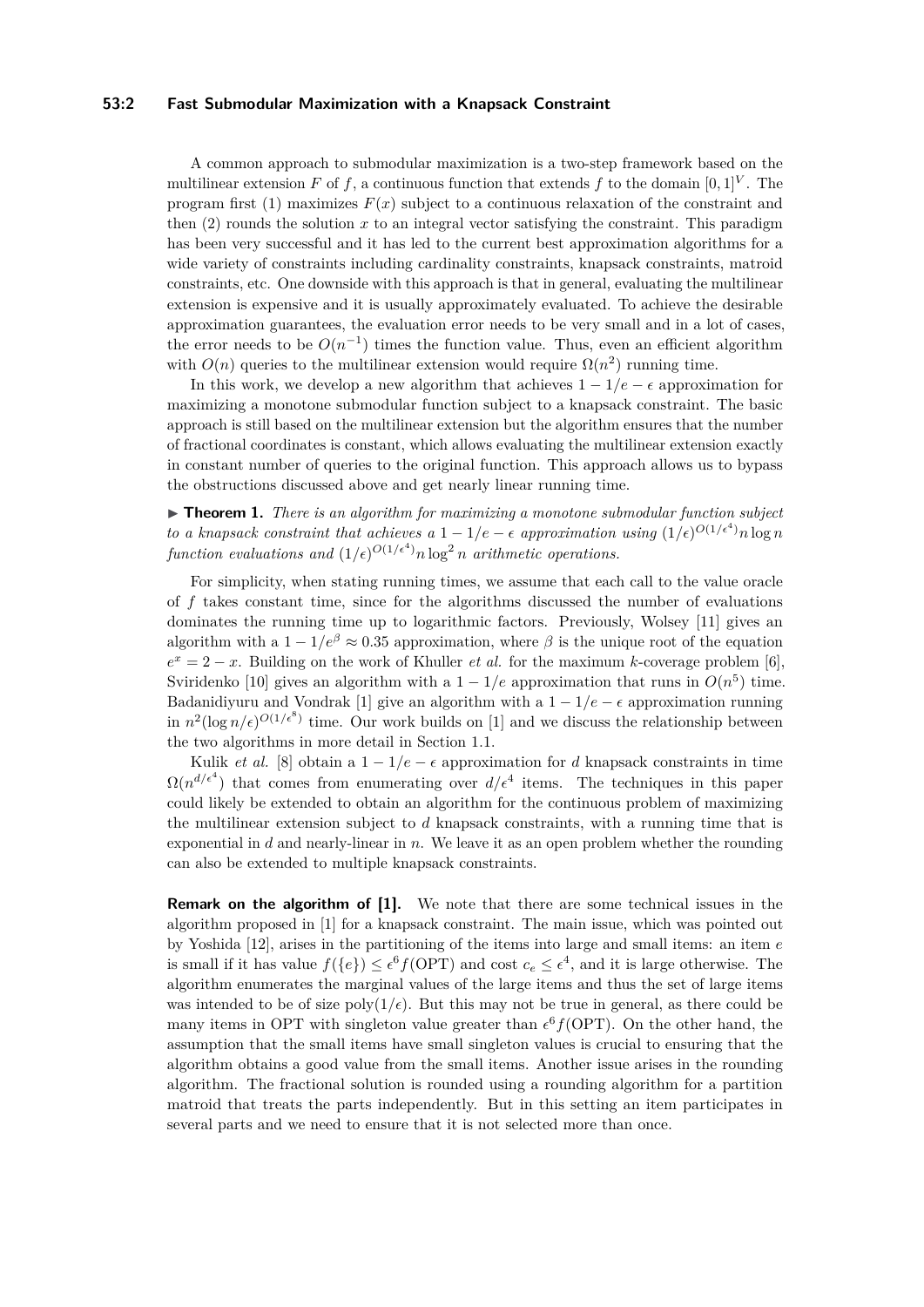#### **A. Ene and H. L. Nguyen 53:3**

## <span id="page-2-0"></span>**1.1 Our techniques**

As in the classical knapsack problem with a linear objective, the algorithms achieving optimal approximation are based on enumeration techniques. One such approach is to enumerate the most valuable items in OPT (in the submodular problem, we can determine which items of OPT are valuable based on the Greedy ordering of OPT, see [\(1\)](#page-5-0)) and greedily pack the remaining items based on the marginal gain to cost density. This approach leads to the optimal  $1 - 1/e$  approximation provided that we enumerate 3 items [\[10\]](#page-11-4). The running time of the resulting algorithm is  $O(n^5)$  and it can be improved to  $O(n^4 \log(n/\epsilon)/\epsilon)$  time at a loss of  $\epsilon$  in the approximation.

A different approach, inspired by the algorithms for the classical knapsack problem that use dynamic programming over the (appropriately discretized) profits of the items, is to enumerate over the marginal gains of the valuable items of OPT. Unlike the classical setting with linear profits, it is considerably more challenging to leverage such an approach in the submodular setting. Badanidiyuru and Vondrak [\[1\]](#page-10-5) propose a new approach based on this enumeration technique and continuous density Greedy with a running time of  $n^2 \left(\frac{\log n}{\epsilon}\right)^{O\left(\frac{1}{\epsilon^8}\right)}$ , which overcame the  $\Omega(n^4)$  running time barrier for the approaches that are based on enumerating items.

In this work, we build on the approach introduced by [\[1\]](#page-10-5) and we obtain a faster running time of  $\left(\frac{1}{\epsilon}\right)^{O\left(\frac{1}{\epsilon^4}\right)} n \log^2 n$ . Our algorithm is impractical due to the high dependency on  $\epsilon$ , but it is theoretically interesting. Obtaining near-optimal approximations in nearly-linear time for submodular maximization has been out of reach for all but a cardinality constraint.

Obtaining a fast running time poses several conceptual and technical challenges, and we highlight some of them here. Let us denote the valuable items of  $OPT$  as  $OPT_1$ , and let  $\text{OPT}_2 = \text{OPT} \setminus \text{OPT}_1$ . For our algorithm, the set  $\text{OPT}_1$  has poly $(1/\epsilon)$  items and we can handle them by enumerating over their marginal gains, appropriately discretized. Similarly to [\[1\]](#page-10-5), we use the guessed marginal gains to pack items that are competitive with  $OPT_1$ : for each guessed marginal gain, we find the cheapest item whose marginal gain is at least the guessed value, and we add  $\epsilon$  of the item to the fractional solution. The continuous approach is necessary for ensuring that we obtain a good approximation, but it is already introducing the following conceptual and technical difficulties:

- *We do not know how much budget is available for the remaining items.* Since we packed the items fractionally, we will need to perform the rounding to find out which of the items will be in the final solution and their total budget. But we cannot do the rounding before packing the remaining items. Additionally, we cannot afford to guess the budget of  $OPT_1$ , even approximately.
- *In the continuous setting, evaluating the multilinear extension takes*  $\Omega(n^2)$  *time in general.* m.
- *We will need to ensure that we can round the resulting fractional solution.*  $\blacksquare$

A key idea in our algorithm, and an important departure from the approach of [\[1\]](#page-10-5), is to *integrally* pack the remaining items using density Greedy with lazy evaluations to obtain a nearly-linear running time. The resulting fractional solution has only a constant number of entries that are strictly fractional, and we show that this is beneficial both in terms of running time and rounding: we can evaluate the multilinear extension in constant time and we can exploit the special structure of the solution to round. However, the first difficulty mentioned above remains a significant conceptual barrier for realizing this plan: if we cannot get a handle on how much budget to allocate to density Greedy, we will not be able to round the solution without violating the budget or losing value. Our solution here is based on the following insights.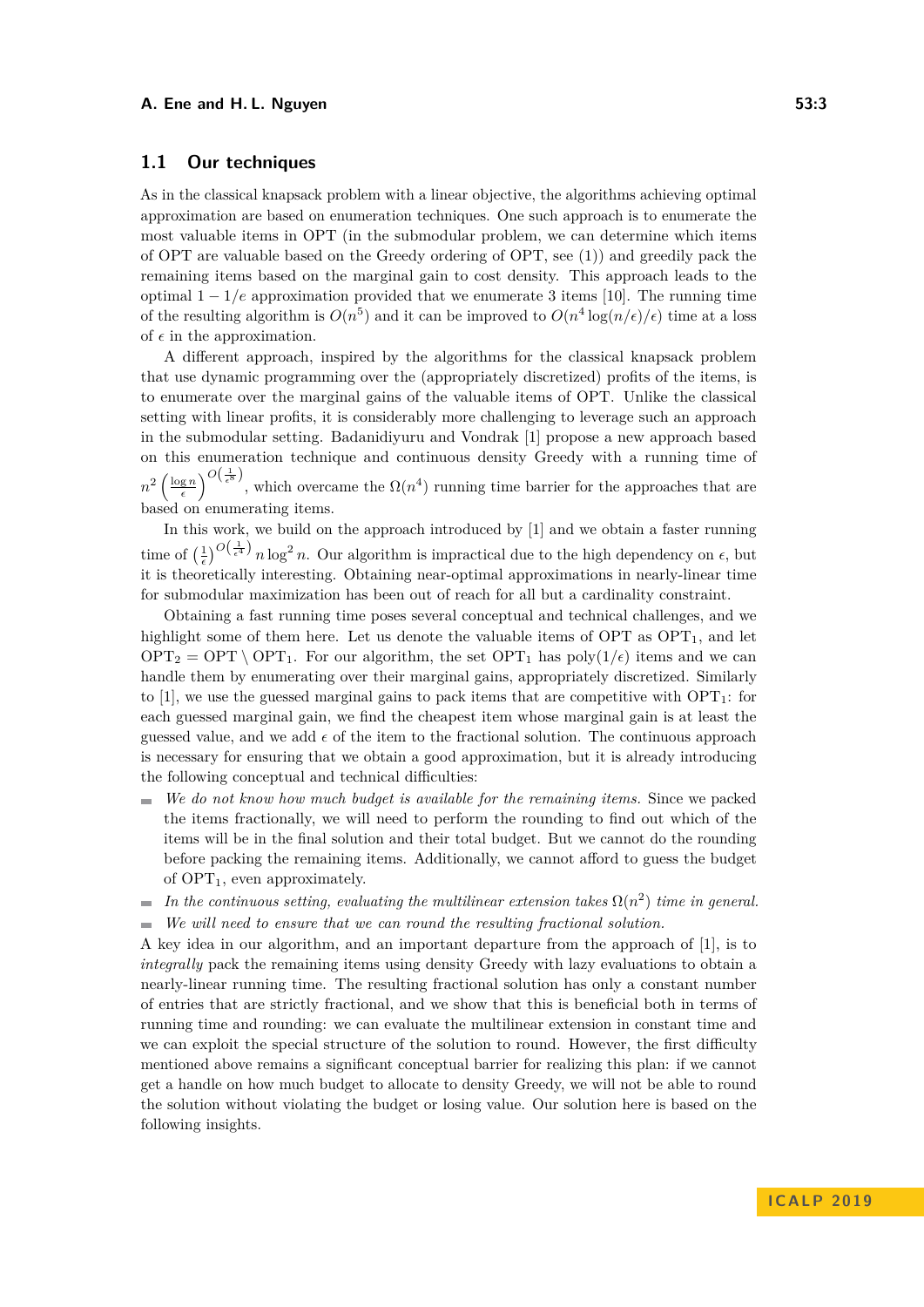<span id="page-3-0"></span> $\overline{\textbf{Algorithm 1}}$  KNAPSACK $(f, \epsilon)$ .

1:  $t \leftarrow 1/\epsilon^3$ 2:  $r \leftarrow 1/\epsilon$ 3:  $M \leftarrow \Theta(f(OPT))$ 4:  $S_{\text{best}} \leftarrow \emptyset$ 5: Try all possible sequences: 6:  $\{v_{p,i}\}\colon p \in \{1, 2, \ldots, 1/\epsilon\}, i \in \{1, 2, \ldots, t\}, v_{p,i} \in \{0, \epsilon M/t, 2\epsilon M/t, \ldots, 1\}$ 7:  $\{W_p\}$ :  $p \in \{1, 2, \ldots, 1/\epsilon\}, W_p \in \{0, \epsilon M, 2\epsilon M, \ldots, M\}$ 8:  $\{w_{p,i}\}\colon p\in\{1,2,\ldots,1/\epsilon\}, i\in\{1,2,\ldots,r+1\}, w_{p,i}\in\{0,\epsilon^2W_p/r,2\epsilon^2W_p/r,\ldots,W_p\}$ 9: **for** every choice  $\{v_{p,i}\}, \{W_p\}, \{w_{p,i}\}\$ **do** 10:  $x \leftarrow \text{KNAPSACKGUES}(f, \epsilon, \{v_{p,i}\}, \{W_p\}, \{w_{p,i}\})$ 11:  $S \leftarrow \text{Round}(x)$ 12: **if**  $f(S) > f(S_{\text{best}})$  **then** 13:  $S_{\text{best}} \leftarrow S$ 14: **end if** 15: **end for** 16: Return  $S_{\text{best}}$ 

First, note that we may assume that every item in  $\text{OPT}_2$  has a cost that is small relative to the total budget of  $\text{OPT}_2$ : there can only be a small number of heavy items and each of them has small marginal gain on top of  $OPT_1$ , and thus we can discard them without losing too much in the approximation. Moreover, if there are no heavy items at all, we can show that density Greedy will not exceed the budget. Thus, if we knew the budget of  $\text{OPT}_2$ , we could remove all of the heavy items and run density Greedy on the remaining items.

Unfortunately, we cannot guess the budget of  $\text{OPT}_2$  since there are too many possible choices. Instead, note that, since the cost of an item is its marginal value divided by its density, a heavy item has large value or small density. If it has small density then intuitively Greedy will not pick it. The problematic items are the ones that have large marginal values, as density Greedy may pick them and they may be too heavy. Unfortunately, we cannot filter out all the items with large marginal value, since those items may include items in  $OPT_2$ (note that even though every item in  $\text{OPT}_2$  has small marginal value on top of  $\text{OPT}_1$ , it can have large marginal value on top of our current fractional solution that does not necessarily contain  $OPT_1$ ). Now the key observation is that the number of such items is small, and we can handle them with additional guessing.

The final step of the algorithm is to round the fractional solution to a feasible integral solution. Here we take advantage of the fact that the only entries that are strictly fractional were introduced in the  $\text{OPT}_1$  stages of the algorithm. The fractional items can be mapped to the items in  $OPT_1$  in such a way that every item in  $OPT_1$  is assigned a fractional mass of at most 1 coming from items with smaller or equal cost. Thus, for each item in  $\text{OPT}_1$ , we want to select one of the items fractionally assigned to it. This is reminiscent of a partition matroid and thus a natural approach is to use a matroid rounding algorithm such as pipage rounding or swap rounding. However, an item may be fractionally assigned to more than one item in  $OPT<sub>1</sub>$ , and we need to ensure that the rounding does not select the same item for different items in  $OPT_1$ . We show that we can do so using a careful application of swap rounding.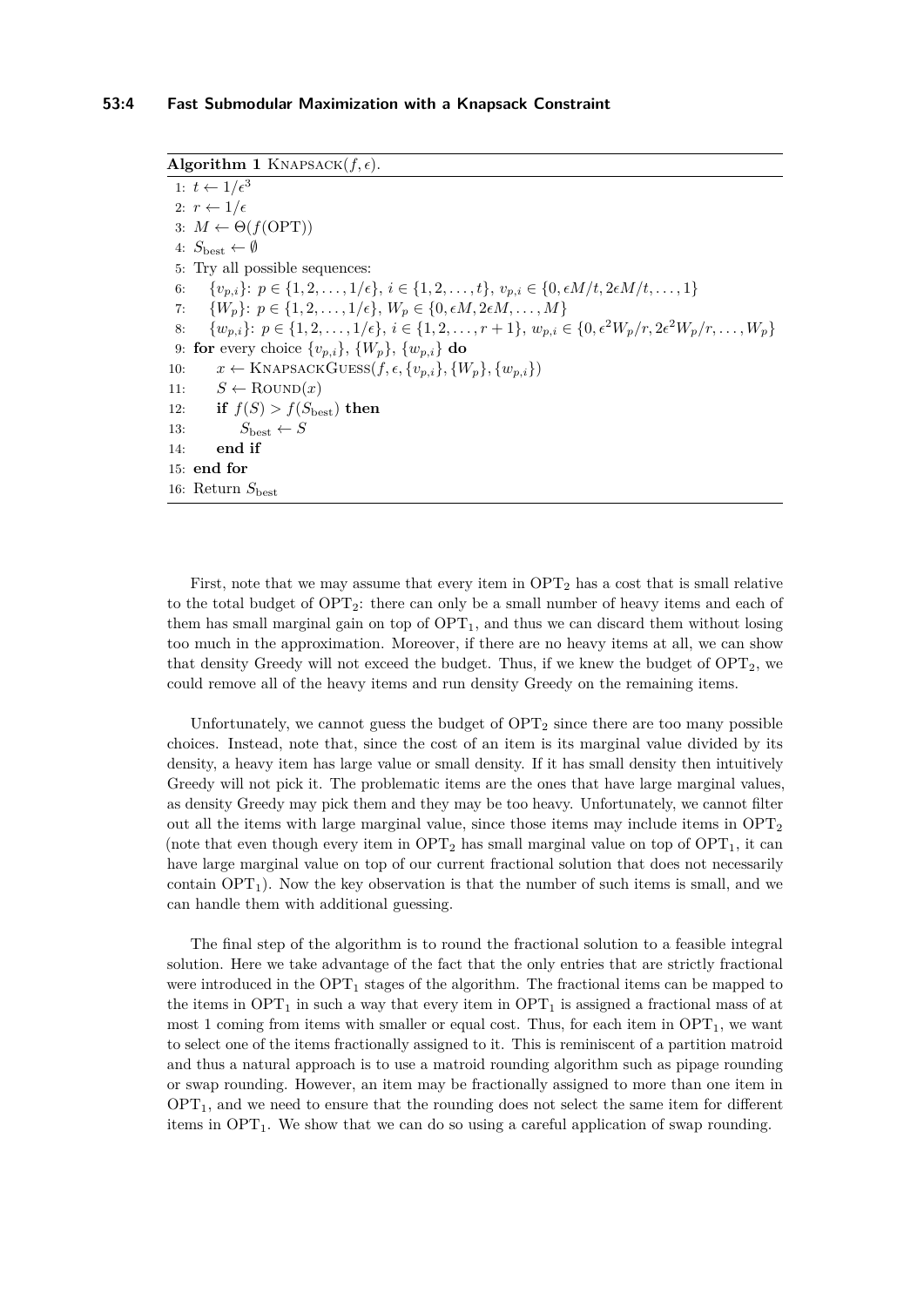<span id="page-4-0"></span> $\overline{\textbf{Algorithm 2 KNAPSACKGUES}(f, \epsilon, \{v_{p,i}\}, \{W_p\}, \{w_{p,i}\})}.$ 

1:  $t \leftarrow 1/\epsilon^3$ 2:  $r \leftarrow 1/\epsilon$ 3:  $x_0 \leftarrow 0$ 4: **for**  $p = 1, 2, ..., 1/\epsilon$  **do** 5:  $y^{(p,0)}$  ←  $x_{p-1}$ 6:  $A_p \leftarrow \emptyset$ 7: **for**  $i = 1, 2, ..., t$  **do** 8:  $a_{p,i} \leftarrow$  element with minimum size  $c_e$  in  $\{e \notin A_p : F(y^{(p,i-1)} \vee \mathbf{1}_e) - F(y^{(p,i-1)}) \geq 0\}$  $v_{p,i}$ 9: *y*  $(y, i)$  ←  $y^{(p,i-1)}$  +  $\epsilon$ **1**<sub>*a*<sub>*p,i*</sub></sub> 10:  $A_p \leftarrow A_p \cup \{a_{p,i}\}\$ 11: **end for** 12: **if**  $W_p = 0$  **then** 13: Continue to the next phase  $p + 1$ 14: **end if** 15: *z*  $(y,0) \leftarrow y^{(p,t)}$ 16:  $B_p \leftarrow \emptyset$ 17: Let  $r_p$  be the smallest  $i \in \{0, 1, \ldots, r\}$  such that  $w_{p,i+1} \leq \epsilon (1 - \epsilon) W_p / r$ . If no such *i* exists, let  $r_p = r$ .  $\langle \langle r_p \rangle$  is the number of large value elements in OPT<sub>2</sub>  $\rangle$ 18: **for**  $i = 1, 2, ..., r_p$  **do** 19: *b*<sub>*p*,*i*</sub> ← element with minimum size  $c_e$  in  $\{e: F(z^{(p,i-1)} \vee \mathbf{1}_e) - F(z^{(p,i-1)}) \geq w_{p,i}\}$ 20: *z* (*p,i*) ← *z* (*p,i*−1) ∨ **1***bp,i* 21:  $B_p \leftarrow B_p \cup \{b_{p,i}\}\$ 22: **if**  $F(z^{(p,i)}) - F(z^{(p,0)}) \ge \epsilon(1 - 12\epsilon)W_p$  then 23: Set  $x_p \leftarrow z^{(p,i)}$  and continue to phase  $p+1$ 24: **end if** 25: **end for**  $26:$  **if**  $F(z^{(p,r_p)}) - F(z^{(p,0)}) < \epsilon(1-12\epsilon)W_p$  then 27: *V*  $0 <sup>l</sup> \leftarrow V \setminus \{e \colon F(z^{(p,r_p)} \vee \mathbf{1}_e) - F(z^{(p,r_p)}) \geq \epsilon W_p/r\}$ 28:  $C_p \leftarrow \text{DENSITYGREEDY}(f, z^{(p,r_p)}, \epsilon(1 - 12\epsilon)W_p - F(z^{(p,r_p)}) + F(z^{(p,0)}), V')$ 29:  $x_p \leftarrow z^{(p,r_p)} \vee \mathbf{1}_{C_p}$ 30: **end if** 31: **end for** 32: Return  $x_{1/\epsilon}$ 

# **2 The algorithm**

We consider the problem of maximizing a monotone submodular function subject to a single knapsack constraint. Each element  $e \in V$  has a cost  $c_e \in \mathbb{R}_+$ , and the goal is to find a set OPT  $\in$  argmax $\{f(S): \sum_{e \in S} c_e \leq 1\}$ . We assume that the knapsack capacity is 1, which we may assume without loss of generality by scaling the cost of each element by the knapsack capacity. We let  $F : [0,1]^V \to \mathbb{R}_+$  denote the multilinear extension f. For every  $x \in [0,1]^V$ , we have

$$
F(x) = \sum_{S \subseteq V} f(S) \prod_{e \in S} x_e \prod_{e \notin S} (1 - x_e) = \mathbb{E}[f(R(x))],
$$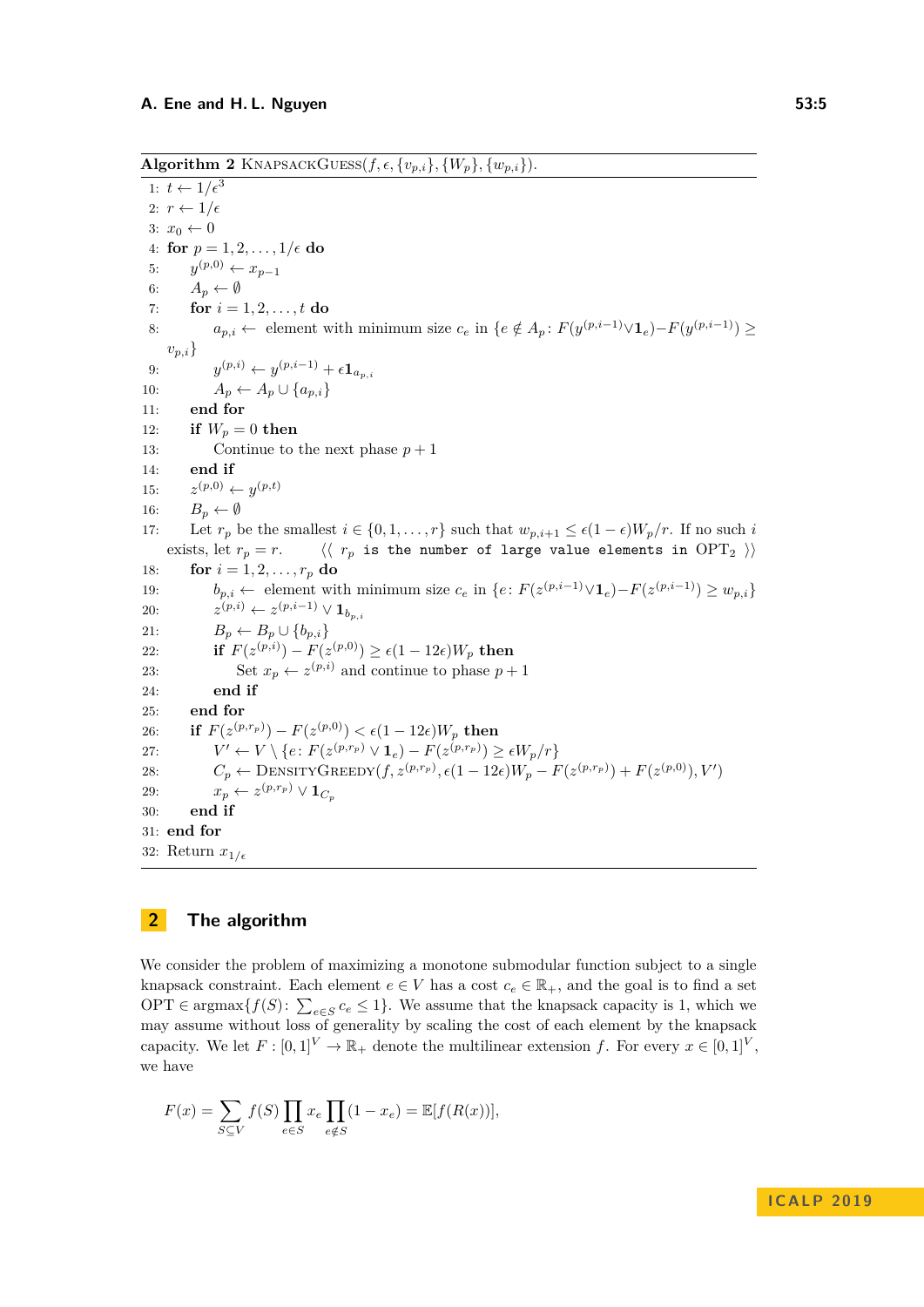#### **53:6 Fast Submodular Maximization with a Knapsack Constraint**

where  $R(x)$  is a random set that includes each element  $e \in V$  independently with probability *x*<sub>e</sub>. For two vectors *x* and *y*, we let  $x \vee y$  denote the vector such that  $(x \vee y)_i = \max\{x_i, y_i\}$ for all  $i \in V$ .

We fix an optimal solution to the problem that we denote by OPT. We assume that the algorithm knows a constant approximation of  $f(OPT)$ ; such an approximation can be obtained in nearly linear time by taking the best of the following two solutions: the solution obtained by running Density Greedy (implemented using lazy evaluations, similarly to Algorithm [3\)](#page-7-0) and the solution consisting of the best single element. Let  $f(OPT) \geq M \geq (1 - \epsilon) f(OPT)$ denote the algorithm's guess for the optimal value. There are  $O(1/\epsilon)$  choices for *M* given the constant approximation of *f*(OPT).

<span id="page-5-0"></span>We order OPT as  $o_1, o_2, \ldots, o_{|OPT|}$ , where

$$
o_i = \operatorname{argmax}_{o \in \text{OPT}}(f(\{o_1, \ldots, o_{i-1}\} \cup \{o\}) - f(\{o_1, \ldots, o_{i-1}\}))
$$
\n(1)

Let  $t = O(1/\epsilon^3)$ , OPT<sub>1</sub> = { $o_1, o_2, ..., o_t$ }, and OPT<sub>2</sub> = OPT \ OPT<sub>1</sub>.

We emphasize that we use the above ordering of OPT and the partition of OPT into  $OPT_1$  and  $OPT_2$  only for the analysis and to motivate the choices of the algorithm. In particular, the algorithm does not know this ordering or partition.

It is useful to filter out from  $OPT_2$  the items that have large cost, more precisely, cost greater than  $\epsilon^2(1 - c(OPT_1))$ . Since every element  $o \in OPT_2$  satisfies  $f(OPT_1 \cup \{o\})$  –  $f(\text{OPT}_1) \leq \epsilon^3 f(\text{OPT}_1)$  and there are at most  $1/\epsilon^2$  such elements, this will lead to only an  $\epsilon f(\text{OPT})$  loss. For ease of notation, we use  $\text{OPT}_2$  to denote the set without these elements, i.e., we assume that  $c_o \leq \epsilon^2 (1 - c(OPT_1))$  for every  $o \in OPT_2$ .

Algorithm [1](#page-3-0) gives a precise description of the algorithm. The algorithm guesses a sequence of values as follows.

**Guessed values.** Throughout the paper, we assume for simplicity that  $1/\epsilon$  is an integer. Recall that  $t = 1/\epsilon^3$ . Let  $r = 1/\epsilon$  (*r* is an upper bound on the number of items of OPT<sub>2</sub> that have large marginal value in each phase).

- A sequence  $\{v_{1,1}, v_{1,2}, \ldots, v_{1/\epsilon,t}\}\$  where  $v_{p,i} \in \{0, \epsilon M/t, 2\epsilon M/t, \ldots, M\}\$ is an integer multiple of  $\epsilon M/t$ , for all integers p and i such that  $1 \leq p \leq 1/\epsilon$  and  $1 \leq i \leq t$ . The value  $v_{p,i}$  is an approximate guess for the marginal value of  $o_i \in \text{OPT}_1$  during phase *p*. There are  $t/\epsilon + 1 = 1/\epsilon^4 + 1$  choices for each  $v_{p,i}$  and thus there are  $(1/\epsilon^4 + 1)^{1/\epsilon^4} = (1/\epsilon)^{O(1/\epsilon^4)}$ possible sequences.
- A sequence  $\{W_1, W_2, \ldots, W_{1/\epsilon}\}\$  where  $W_p \in \{0, \epsilon M, 2\epsilon M, \ldots, M\}\$  is an integer multiple of  $\epsilon M$ , for all integers *p* such that  $1 \leq p \leq 1/\epsilon$ . The value  $W_p$  is an approximate guess for the total marginal value of  $\text{OPT}_2$  in phase *p*. There are  $1/\epsilon + 1$  choices for each  $W_p$ and thus there are  $(1/\epsilon + 1)^{1/\epsilon}$  possible sequences.
- A sequence  $\{w_{1,1}, w_{1,2}, \ldots, w_{1/\epsilon, 1/\epsilon+1}\}\$  where  $w_{p,i} \in \{0, \epsilon^2 W_p/r, 2\epsilon^2 W_p/r, \ldots, W_p\}\$ is an integer multiple of  $\epsilon^2 W_p/r$ , for all integers p and *i* such that  $1 \leq p, i \leq 1/\epsilon$  (the value *W<sub>p</sub>* is the same as in the sequence above). The values  $w_{p,i}$ , where  $i \in \{1, 2, \ldots, 1/\epsilon\}$ , are approximate guesses for the marginal values of the items in  $\text{OPT}_2$  with large marginal value in phase *p*. There are  $r/\epsilon^2 + 1 = 1/\epsilon^3 + 1$  choices for each  $w_{p,i}$  and thus there are  $(1/\epsilon)^{O(1/\epsilon^2)}$  possible sequences.

The algorithm enumerates all possible such sequences. For each choice, the algorithm works as follows. Let  $\{v_{p,i}\}, \{W_p\}$ , and  $\{w_{p,i}\}$  denote the current sequences. The algorithm performs  $1/\epsilon$  phases. Each phase is comprised of three stages, executed in sequence in this order: an OPT<sub>1</sub> stage, a stage for the large value items in  $OPT_2$ , and a Density Greedy stage. We describe each of these stages in turn.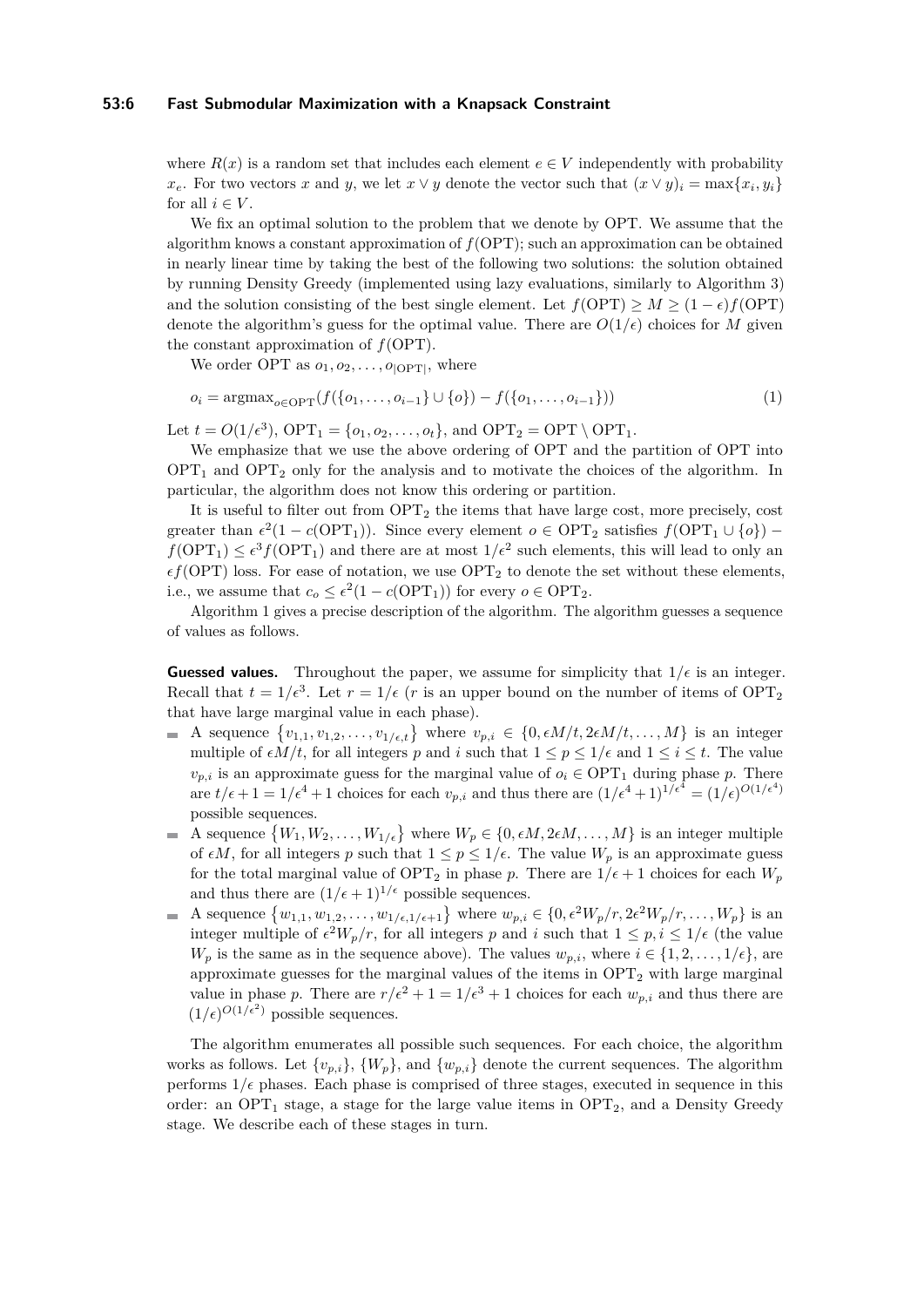#### **A. Ene and H. L. Nguyen 53:7**

**The** OPT<sub>1</sub> **stage of phase** *p*. This stage uses the values  $\{v_{p,i}: 1 \leq i \leq t\}$  as follows. We perform *t* iterations. In each iteration *i*, we consider the items not selected in previous iterations that have marginal value at least  $v_{p,i}$  on top of the current solution, i.e.,  $F(x \vee$  $\mathbf{1}_e$ ) − *F*(*x*) ≥ *v*<sub>*p*,*i*</sub>. Among these items, we select the item with minimum cost and increase its fractional value by  $\epsilon$ . Together, the *t* iterations select *t* different items and increase their fractional value by  $\epsilon$ .

**The stage of phase** *p* **for the large value items in**  $\text{OPT}_2$ **.** This stage uses the value  $W_p$ and the values  $\{w_{p,i}: 1 \leq i \leq 1/\epsilon\}$  as follows. We perform at most r iterations. In each iteration *i*, we find the minimum cost element that has marginal value at least  $w_{p,i}$  on top of the current solution, and we integrally select this item. (Note that this is similar to the  $OPT_1$  stage, except that we select items integrally.) At the end of the stage, if the items selected in this phase have total marginal gain at least  $\epsilon (1 - 12\epsilon)W_p$ , then we end phase *p* and proceed to the next phase. Otherwise, the algorithm proceeds to the Density Greedy stage.

**The Density Greedy stage of phase** *p***.** If the previous stage did not reach a total marginal gain of at least  $\epsilon (1 - 12\epsilon)W_p$ , we run the discrete Density Greedy algorithm until we reach a gain of  $\epsilon (1 - 12\epsilon)W_p$ . Before running Density Greedy, we remove from consideration all elements whose marginal value is at least  $\epsilon W_p/r$ . In every step, the Density Greedy algorithm fully selects the item with largest density, i.e., ratio of marginal value to cost.

In order to achieve nearly linear time, we implement the Density Greedy algorithm using approximate lazy evaluations as shown in Algorithm [3.](#page-7-0) We maintain the items in a priority queue sorted by density. We initialize the marginal values and the densities with respect to the initial solution. In each iteration of the algorithm, we find an item whose density with respect to the current solution is within a factor of  $(1 - \epsilon)$  of the maximum density as follows. We remove the item at the top of the queue. The marginal value of the item may be stale, so we evaluate its marginal gain with respect to the current solution. If the new marginal gain is within a factor of  $(1 - \epsilon)$  of the old marginal gain, it follows from submodularity that the density of the item is within a factor of  $(1 - \epsilon)$  of the maximum density, and we select the item. If the marginal gain has changed by a factor larger than  $(1 - \epsilon)$ , we update the density and reinsert the item in the queue. We also keep track of how many times each item's density has been updated and, if an item has been updated more than  $2 \ln(n/\epsilon)/\epsilon$  times, we discard the item since it can no longer contribute a significant value to the solution.

**Rounding the fractional solution.** After  $1/\epsilon$  phases, we obtain a fractional solution with  $O(1/\epsilon^4)$  fractional entries. We round the resulting fractional solution to an integral solution using swap rounding, as shown in Algorithm [4.](#page-8-0)

The following theorem states our main result for the fractional solution. We will use the second guarantee to obtain a fast rounding algorithm (see Section [3\)](#page-7-1). We defer the proof of the theorem to the full version of the paper.

<span id="page-6-0"></span>**Find 1.** There are choices for the guessed values  $\{v_{p,i}\}\$ ,  $\{W_p\}$ , and  $\{w_{p,i}\}$  for which *Algorithm [2](#page-4-0) returns a fractional solution x with the following properties:*

- (1)  $F(x) \geq (1 \frac{1}{e} O(\epsilon)) f(\text{OPT});$
- **(2)** Let E be the set of all items  $e \in V$  such that  $0 < x_e < 1$ . There exists a mapping  $\sigma$  :  $E \times \{1, 2, \ldots, 1/\epsilon\} \rightarrow \text{OPT}_1$  *with the following properties:* 
	- (a) *For every element*  $e \in E$  *and every phase*  $p \in \{1, 2, \ldots, 1/e\}$  *such that*  $e \in A_p$ *,*  $\sigma(e, p)$ *is defined and*  $c(e) \leq c(\sigma(e, p))$ *.*
	- **(b)** For every element  $o \in \text{OPT}_1$ , there are at most  $1/\epsilon$  pairs  $(e, p)$  such that  $\sigma(e, p) = o$ .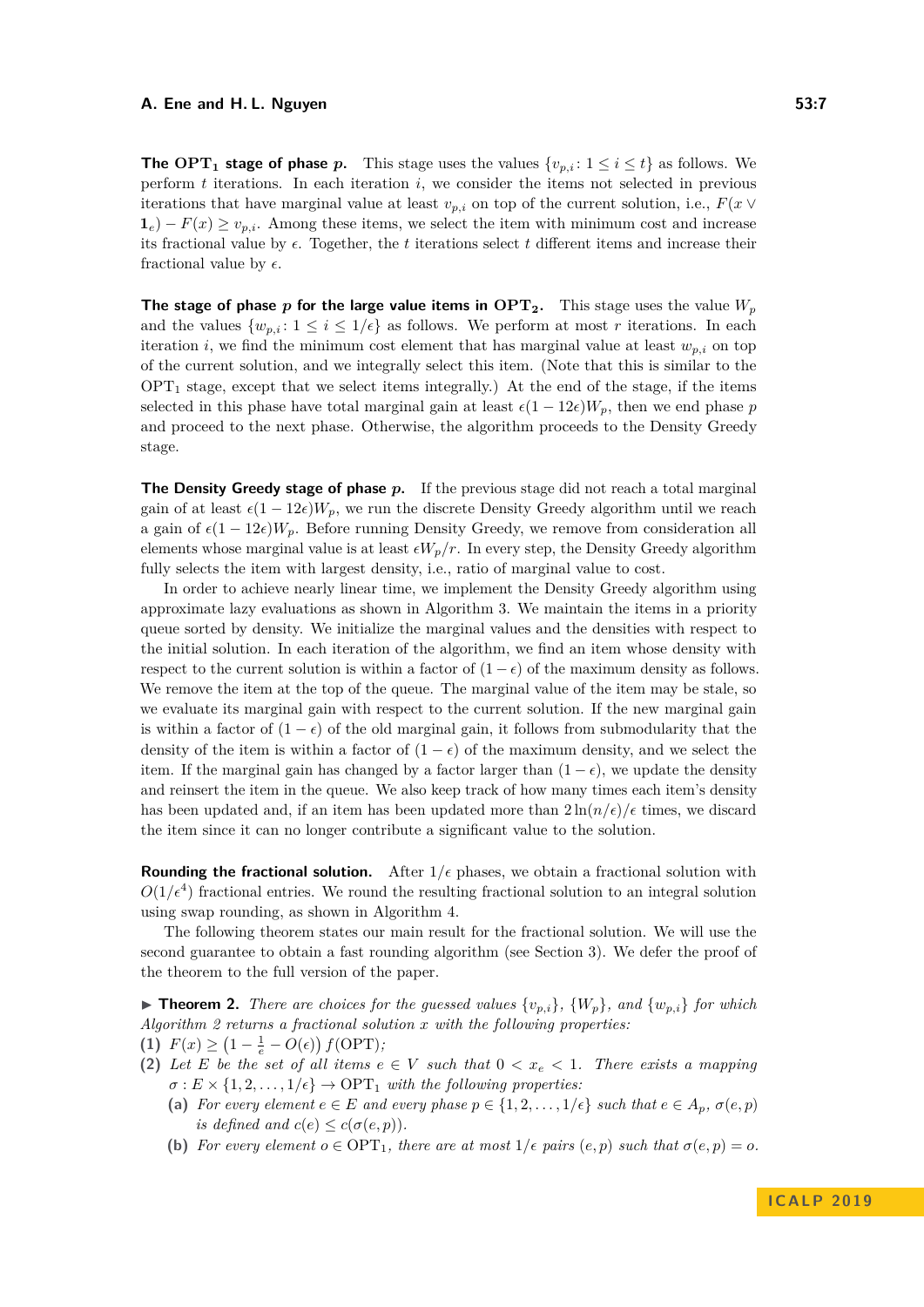#### **53:8 Fast Submodular Maximization with a Knapsack Constraint**

<span id="page-7-0"></span> $\overline{\textbf{Algorithm 3} }$  LAZYDENSITYGREEDY $(f, x, W, V')$ . 1:  $S_0 \leftarrow \emptyset$ 2:  $D \leftarrow \emptyset$ 3:  $u(e) \leftarrow 0$  for all  $e \in V'$ 4: *v*(*e*) ← *F*(*x* ∨ **1**<sub>*e*</sub>) − *F*(*x*) for all *e* ∈ *V*<sup>*'*</sup> 5: Maintain the elements in a priority queue sorted in decreasing order by key, where the key of each element *e* is initialized to its density  $\frac{v(e)}{c(e)}$ 6: **for**  $i = 1, 2, ...$  **do** 7: **while** true **do** 8: **if** queue is empty **then** 9: **return**  $S_{i-1}$ 10: **end if** 11: Remove the element *e* from the priority queue with maximum key  $12:$  $P(e) \leftarrow F(x \vee \mathbf{1}_{S_{i-1} \cup \{e\}}) - F(x \vee \mathbf{1}_{S_{i-1}})$ 13:  $u(e) \leftarrow u(e) + 1$ 14: **if**  $v(e) \geq (1 - \epsilon)v'(e)$  then 15:  $e_i \leftarrow e$ 16:  $v(e) \leftarrow v'(e)$ 17:  $S_i \leftarrow S_{i-1} \cup \{e_i\}$ 18: **if**  $F(x \vee 1_{S_i}) - F(x) \ge W$  **then** 19: **return**  $S_i$ 20: **end if** 21: Exit the while loop and continue to iteration  $i + 1$ 22: **else** 23: **if**  $u(e) \leq \frac{2 \ln(n/\epsilon)}{\epsilon}$  $\frac{(n/\epsilon)}{\epsilon}$  then 24:  $v(e) \leftarrow v'(e)$ 25: Reinsert *e* into the queue with key  $\frac{v'(e)}{c(e)}$ *c*(*e*) 26: **else** 27:  $D \leftarrow D \cup \{e\}$ 28: **end if** 29: **end if** 30: **end while** 31: **end for**

# <span id="page-7-1"></span>**3 Rounding algorithm and analysis of the final solution**

In this section, we analyze the rounding algorithm (Algorithm [4\)](#page-8-0) that rounds the fractional solution  $x$  guaranteed by Theorem [2.](#page-6-0) We round the fractional entries of  $x$  as follows. We initialize  $\hat{x} = x$ . For analysis purposes, we initialize  $O = \text{OPT}_1$ . We sort the fractional elements in non-increasing order according to their cost. While there are fractional elements, we repeatedly move fractional mass between the two elements with highest cost as follows. Let  $e_1$  and  $e_2$  be the fractional elements with the highest and second-highest cost, respectively. We consider two cases:

**Case 1:**  $\hat{x}_{e_1} + \hat{x}_{e_2} \leq 1$ . With probability  $\hat{x}_{e_1}/(\hat{x}_{e_1} + \hat{x}_{e_2})$ , we update  $\hat{x}_{e_1} \leftarrow \hat{x}_{e_1} + \hat{x}_{e_2}$ and  $\hat{x}_{e_2} \leftarrow 0$ ; with the remaining probability, we update  $\hat{x}_{e_2} \leftarrow \hat{x}_{e_1} + \hat{x}_{e_2}$  and  $\hat{x}_{e_1} \leftarrow 0$ . If an element becomes integral, we remove it from the list. For analysis purposes, if an element is rounded up to 1, we pair it up with the element  $o_1 \in O$  with highest cost, and we update  $O \leftarrow O \setminus \{o_1\}.$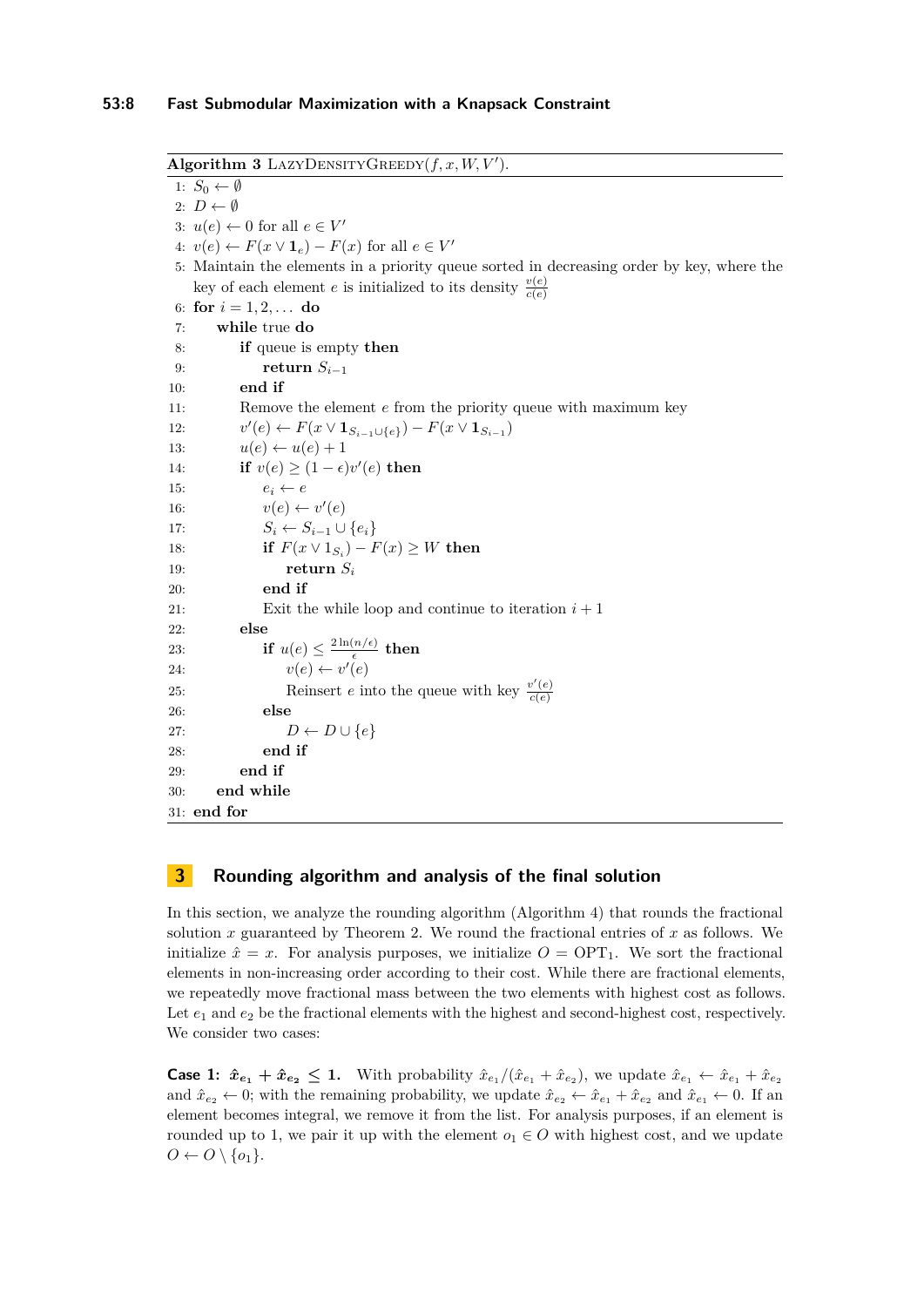<span id="page-8-0"></span>Algorithm  $4$  ROUND $(x)$ .

1: Let  $\sigma_1, \ldots, \sigma_k$  be the fractional coordinates of *x*. 2: Sort  $\sigma_1, \ldots, \sigma_k$  so that  $c_{\sigma_1} \leq c_{\sigma_2} \leq \cdots \leq c_{\sigma_k}$ . 3: **while** *k >* 0 **do** 4: **if**  $k = 1$  **then** 5:  $x_{\sigma_1} \leftarrow 1$ 6: **return** *x* 7: **end if** 8: **if**  $x_{\sigma_k} + x_{\sigma_{k-1}} > 1$  then 9: Pick  $u \in \{0, 1\}$  randomly such that  $Pr[u = 1] = \frac{1 - x_{\sigma_{k-1}}}{2 - x_{\sigma_k} - x_{\sigma_{k-1}}}$ 10: **if**  $u = 1$  **then** 11:  $x_{\sigma_k} \leftarrow 1$ 12:  $x_{\sigma_{k-1}} \leftarrow x_{\sigma_{k-1}} + x_{\sigma_k} - 1$ 13:  $k \leftarrow k - 1$ 14: **else** 15:  $x_{\sigma_{k-1}} \leftarrow 1$ 16:  $x_{\sigma_k} \leftarrow x_{\sigma_{k-1}} + x_{\sigma_k} - 1$ 17:  $\sigma_{k-1} \leftarrow \sigma_k$ 18:  $k \leftarrow k - 1$ 19: **end if** 20: **else** 21: Pick  $u \in \{0, 1\}$  randomly such that  $Pr[u = 1] = \frac{x_{\sigma_k}}{x_{\sigma_k} + x_{\sigma_{k-1}}}$ 22: **if**  $u = 1$  **then** 23:  $x_{\sigma_k} \leftarrow x_{\sigma_{k-1}} + x_{\sigma_k}$ 24:  $x_{\sigma_{k-1}} \leftarrow 0$ 25:  $\sigma_{k-1} \leftarrow \sigma_k$ 26:  $k \leftarrow k-1$ 27: **else** 28:  $x_{\sigma_{k-1}} \leftarrow x_{\sigma_{k-1}} + x_{\sigma_k}$ 29:  $x_{\sigma_k} \leftarrow 0$ 30:  $k \leftarrow k - 1$ 31: **end if** 32: **if**  $x_{\sigma_k} = 1$  **then** 33:  $k \leftarrow k - 1$ 34: **end if** 35: **end if** 36: **end while**

**Case 2:**  $\hat{x}_{e_1} + \hat{x}_{e_2} > 1$ . With probability  $(1 - \hat{x}_{e_2})/(2 - \hat{x}_{e_1} - \hat{x}_{e_2})$ , we update  $\hat{x}_{e_1} \leftarrow 1$  and  $\hat{x}_{e_2} \leftarrow \hat{x}_{e_1} + \hat{x}_{e_2} - 1$ ; with the remaining probability, we update  $\hat{x}_{e_2} \leftarrow 1$  and  $\hat{x}_{e_1} \leftarrow \hat{x}_{e_1} + \hat{x}_{e_2} - 1$ . If an element becomes integral, we remove it from the list. For analysis purposes, if an element is rounded up to 1, we pair it up with an element in  $O$  as follows. If the element  $e_1$ with the highest cost is rounded up to 1, we pair up  $e$  with the element  $o_1 \in O$  with highest cost, and we update  $O \leftarrow O \setminus \{o_1\}$ . If the element  $e_2$  with the second-highest cost is rounded up to 1, we pair up  $e_2$  with the element  $o_2 \in O$  with the second-highest cost, and we update  $O \leftarrow O \setminus \{o_2\}.$ 

If there is only one fractional entry then we can round this entry up to 1 and pair up this element with the element  $o_1 \in O$  with highest cost.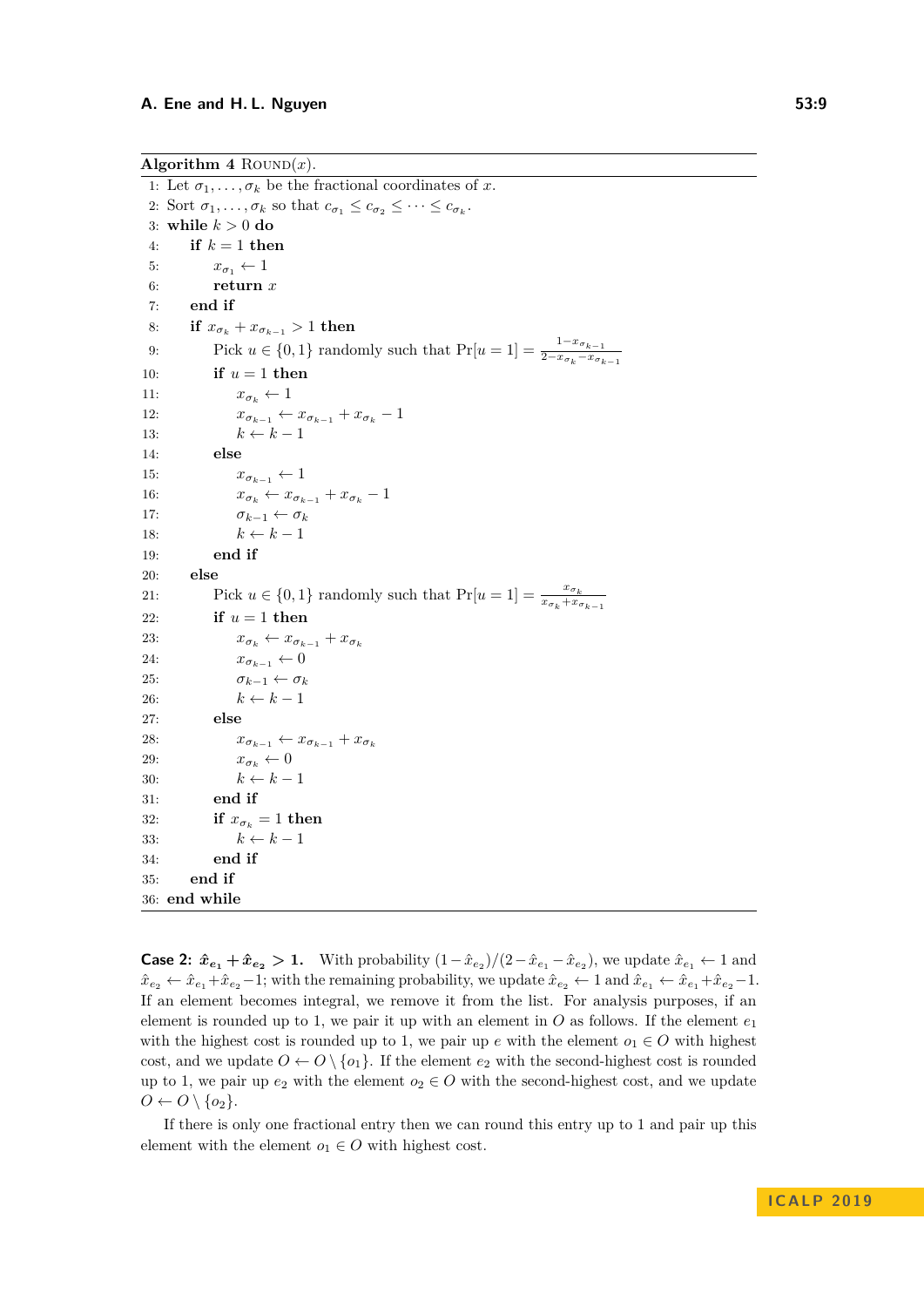#### **53:10 Fast Submodular Maximization with a Knapsack Constraint**

We now turn to the analysis of the rounding. We first show that the expected value of the rounded solution is at least  $F(x)$ . We then show that the cost of the fractional elements that were rounded up to 1 is at most  $c(OPT_1)$ , thus ensuring that the final rounded solution is feasible.

 $\blacktriangleright$  Lemma 3.  $\mathbb{E}[F(\hat{x})] \geq F(x)$ .

**Proof.** Note that each iteration updates the solution as follows:  $\hat{x}' = \hat{x} + \delta(\mathbf{1}_{e_1} - \mathbf{1}_{e_2})$ , where *δ* is a random value satisfying  $\mathbb{E}_{\delta}[\hat{x}^{\prime}] = \hat{x}$ . The multilinear extension is convex along the direction  $\mathbf{1}_e - \mathbf{1}_{e'}$  for every pair of elements *e* and *e'*. Therefore  $\mathbb{E}_{\delta}[F(\hat{x}')] \geq F(\mathbb{E}_{\delta}[\hat{x}']) = F(\hat{x})$ , and the claim follows by induction.

**Lemma 4.** Let  $\hat{E}$  be the set of elements corresponding to the fractional entries that were *rounded to* 1*.* We have  $c(\hat{E}) \leq c(\text{OPT}_1)$ *.* 

**Proof.** The lemma follows from the following invariant maintained by the algorithm for the partially rounded solution  $\hat{x}$  and the set  $O \subseteq \text{OPT}_1$ :

- **Invariant:** Let  $o_1, o_2, \ldots, o_p$  be the elements of *O*, labeled such that  $c_{o_1} \geq c_{o_2} \geq \cdots \geq c_{o_p}$ . Let  $e_1, e_2, \ldots, e_\ell$  be the elements corresponding to the fractional entries of  $\hat{x}$ , labeled such that  $c_{e_1} \geq c_{e_2} \geq \cdots \geq c_{e_\ell}$ . We define the following grouping of the elements  $e_1, e_2, \ldots, e_\ell$ where each group contributes a fractional mass of 1 and each element belongs to at most two groups. Consider the interval  $[0, \sum_{i=1}^{\ell} x_{e_i}]$  that is divided among the elements as follows:  $[0, x_{e_1})$  corresponds to  $e_1$  and, for all  $2 \leq i \leq \ell$ ,  $[\sum_{j=1}^{i-1} x_{e_j}, \sum_{j=1}^{i} x_{e_j}]$  corresponds to  $e_i$ . The elements that overlap with the interval  $[i-1, i)$  define the *i*-th group. The invariant is that  $\hat{x}$  and  $\hat{O}$  satisfy the following properties:
	- **(1)**  $\sum_{i=1}^{\ell} \hat{x}_{e_i} \leq |O|$ , and

(2) for every  $i \geq 1$  and each element *e* in the *i*-th group, we have  $c_e \leq c_{o_i}$ .

We will show the invariant using induction on the number of iterations. We start by showing the invariant at the beginning of the rounding algorithm. We can show the invariant for *x* and  $OPT_1$  using Theorem [2.](#page-6-0)

 $\triangleright$  Claim 5. The invariant holds for *x* and OPT<sub>1</sub>.

Proof. Recall that each phase  $p$  of the KnapsackGuess algorithm selects a set  $A_p$  of elements and it increases the values of each of these elements by  $\epsilon$ . Thus the fractional value  $x_{e_i}$  of each element  $e_i \in E$  is equal to  $\epsilon$  times the number of phases p such that  $e_i \in A_p$ . Moreover, by Theorem [2,](#page-6-0) there is a mapping  $\sigma : \{e_1, \ldots, e_\ell\} \times \{1, 2, \ldots, 1/\epsilon\} \to \text{OPT}_1$  such that, for each phase *p* such that  $e_i \in A_p$ ,  $\sigma(e_i, p)$  exists and  $c(e_i) \leq c(\sigma(e_i, p))$ .

We can think of each element  $e_i$  having  $x_{e_i}/\epsilon$  copies and each element  $o \in \text{OPT}_1$  having  $|\sigma^{-1}(o)| \leq 1/\epsilon$  copies. By letting  $\tilde{E}$  and  $\tilde{O}$  be the copies of the elements in *E* and OPT<sub>1</sub> (respectively), we can equivalently view  $\sigma$  as a bijection between  $\tilde{E}$  and  $\tilde{O}$  with the property that, if  $\sigma((e, i)) = (o, j)$  then  $c(e) \leq c(o)$ . We may also assume that the elements of *O* with the highest costs have  $1/\epsilon$  copies, i.e., there exists an index  $p'$  such that  $o_1, \ldots, o_{p'}$  have  $1/\epsilon$ copies and  $o_{p'+1}, \ldots, o_p$  have zero copies; we can ensure this property by reassigning pairs in  $\tilde{E}$  to elements of *O* with higher cost. Thus, if we sort  $\tilde{E}$  and  $\tilde{O}$  in non-increasing order according to costs,  $\sigma$  maps the first  $1/\epsilon$  elements of  $\tilde{E}$  to  $o_1$ , the next  $1/\epsilon$  elements to  $o_2$ , etc. Since the *i*-th consecutive block of  $1/\epsilon$  elements of  $\tilde{E}$  represents the fractional mass of the *i*-th group of elements, the second property of the invariant follows. The first property of the invariant follows from the fact that  $\frac{||x||_1}{\epsilon} = |\tilde{E}| = |\tilde{O}| \le \frac{|\text{OPT}_1|}{\epsilon}$ .  $\triangleleft$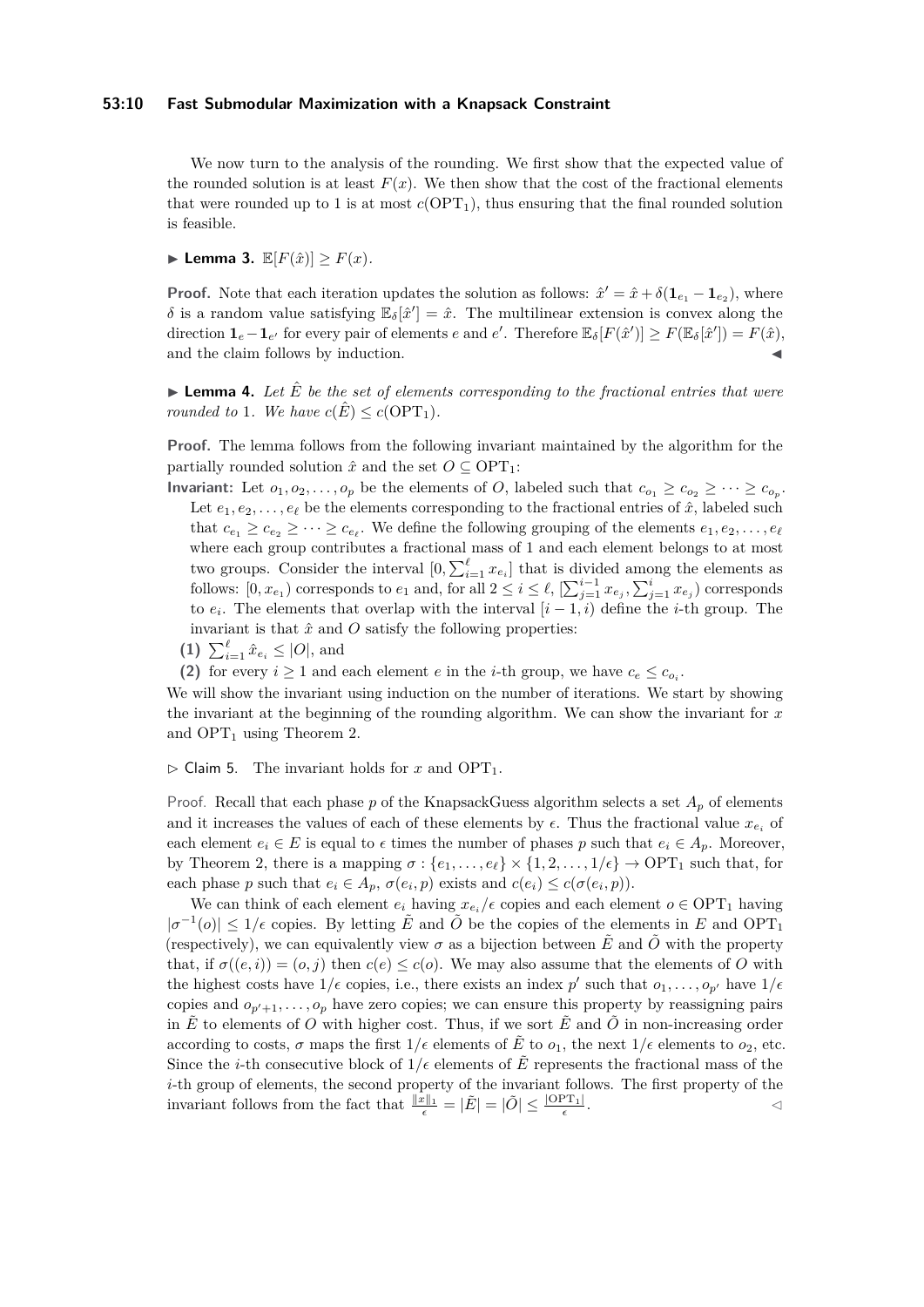#### **A. Ene and H. L. Nguyen 53:11**

Now consider some iteration of the rounding algorithm, and suppose that the invariant holds at the beginning of the iteration. The invariant guarantees that the total fractional mass  $\|\hat{x}\|_1$  is at most  $|O|$  and, if we sort the fractional elements in non-increasing order according to the cost, the first unit of fractional mass can be assigned to the element  $o_1$  with highest cost in  $O$ , the next unit of fractional mass can be assigned to the element  $o_2$  with second-highest cost in  $O$ , etc. We will use such an assignment to argue that the invariant is preserved.

Suppose we are in Case 1, i.e.,  $\hat{x}_{e_1} + \hat{x}_{e_2} \leq 1$ , where  $e_1$  and  $e_2$  are the fractional elements with the highest and second-highest cost. Let  $o_1$  be the element of  $O$  with the highest cost. Since  $\hat{x}_{e_1} + \hat{x}_{e_2} \leq 1$ , it follows from the invariant that the entire fractional mass of  $\hat{x}_{e_1} + \hat{x}_{e_2}$ is assigned to  $o_1$ . Since the rounding step moves fractional mass between  $e_1$  and  $e_2$ , this property will continue to hold after the rounding step. If neither *e*<sup>1</sup> nor *e*<sup>2</sup> is rounded to 1, the updated fractional solution clearly satisfies the invariant. Therefore we may assume that one of  $e_1, e_2$  is rounded to 1, and thus we must have had  $\hat{x}_{e_1} + \hat{x}_{e_2} = 1$  before the rounding. Since  $o_1$  is assigned a fractional mass of 1 in total,  $e_1$  and  $e_2$  are the only elements assigned to  $o_1$ . Therefore, after removing  $o_1$ ,  $e_1$ , and  $e_2$ , the remaining fractional entries and the set  $O \setminus \{o_1\}$  satisfy the invariant.

Suppose we are in Case 2, i.e.,  $1 < \hat{x}_{e_1} + \hat{x}_{e_2} \le 2$ , where  $e_1$  and  $e_2$  are the fractional elements with the highest and second-highest cost, respectively. Let  $o_1$  and  $o_2$  be the elements of *O* with the highest and second-highest cost, respectively. It follows from the invariant that the fractional mass  $\hat{x}_{e_1} + \hat{x}_{e_2}$  is assigned to  $o_1$  and  $o_2$  as follows: the 1 unit of fractional mass assigned to  $o_1$  is comprised of  $\hat{x}_{e_1}$  from  $e_1$  and  $1 - \hat{x}_{e_2}$  from  $e_2$ , and  $o_2$  is assigned the remaining  $\hat{x}_{e_1} + \hat{x}_{e_2} - 1$  fractional mass of  $e_2$ . The rounding step either rounds  $e_1$  to 1 by moving  $1 - \hat{x}_{e_1}$  mass from  $e_2$  to  $e_1$  or it rounds  $e_2$  to 1 by moving  $1 - \hat{x}_{e_2}$  mass from  $e_1$  to  $e_2$ . In the former case, after removing  $e_1$  and  $o_1$ , the remaining fractional entries and the set  $O \setminus \{o_1\}$  satisfy the invariant. Therefore we may assume that it is the latter, i.e., we round  $e_2$ to 1 and we remove  $e_2$  and  $o_2$ . In this case, the fractional values on the elements  $e_3, e_4, \ldots$ move forward by  $1 - \hat{x}_{e_2}$  to fill in the space vacated by  $e_2$ . We can also move forward their assignment to  $O \setminus \{o_2\}$ :  $e_1$  remains entirely assigned to  $o_1$  as before, and the assignment of each of the elements *e*3*, e*4*, . . .* is shifted forward. Since we remove one unit from both the total fractional mass and *O*, every remaining element becomes assigned to an element of  $O \setminus \{o_2\}$  whose cost is at least as much as the element of *O* that it was previously assigned. Therefore the invariant is preserved.

#### **References**

- <span id="page-10-5"></span>**1** Ashwinkumar Badanidiyuru and Jan Vondrák. Fast algorithms for maximizing submodular functions. In *ACM-SIAM Symposium on Discrete Algorithms (SODA)*, 2014.
- <span id="page-10-2"></span>**2** Shaddin Dughmi, Tim Roughgarden, and Mukund Sundararajan. Revenue Submodularity. *Theory of Computing*, 8(1):95–119, 2012.
- <span id="page-10-0"></span>**3** Ryan Gomes and Andreas Krause. Budgeted Nonparametric Learning from Data Streams. In *International Conference on Machine Learning (ICML)*, pages 391–398, 2010.
- <span id="page-10-1"></span>**4** Stefanie Jegelka and Jeff A. Bilmes. Submodularity beyond submodular energies: Coupling edges in graph cuts. In *IEEE Conference on Computer Vision and Pattern Recognition (CVPR)*, 2011.
- <span id="page-10-3"></span>**5** David Kempe, Jon M. Kleinberg, and Éva Tardos. Maximizing the spread of influence through a social network. In *ACM SIGKDD International Conference on Knowledge Discovery and Data Mining (KDD)*, pages 137–146, 2003.
- <span id="page-10-4"></span>**6** Samir Khuller, Anna Moss, and Joseph Seffi Naor. The budgeted maximum coverage problem. *Information processing letters*, 70(1):39–45, 1999.